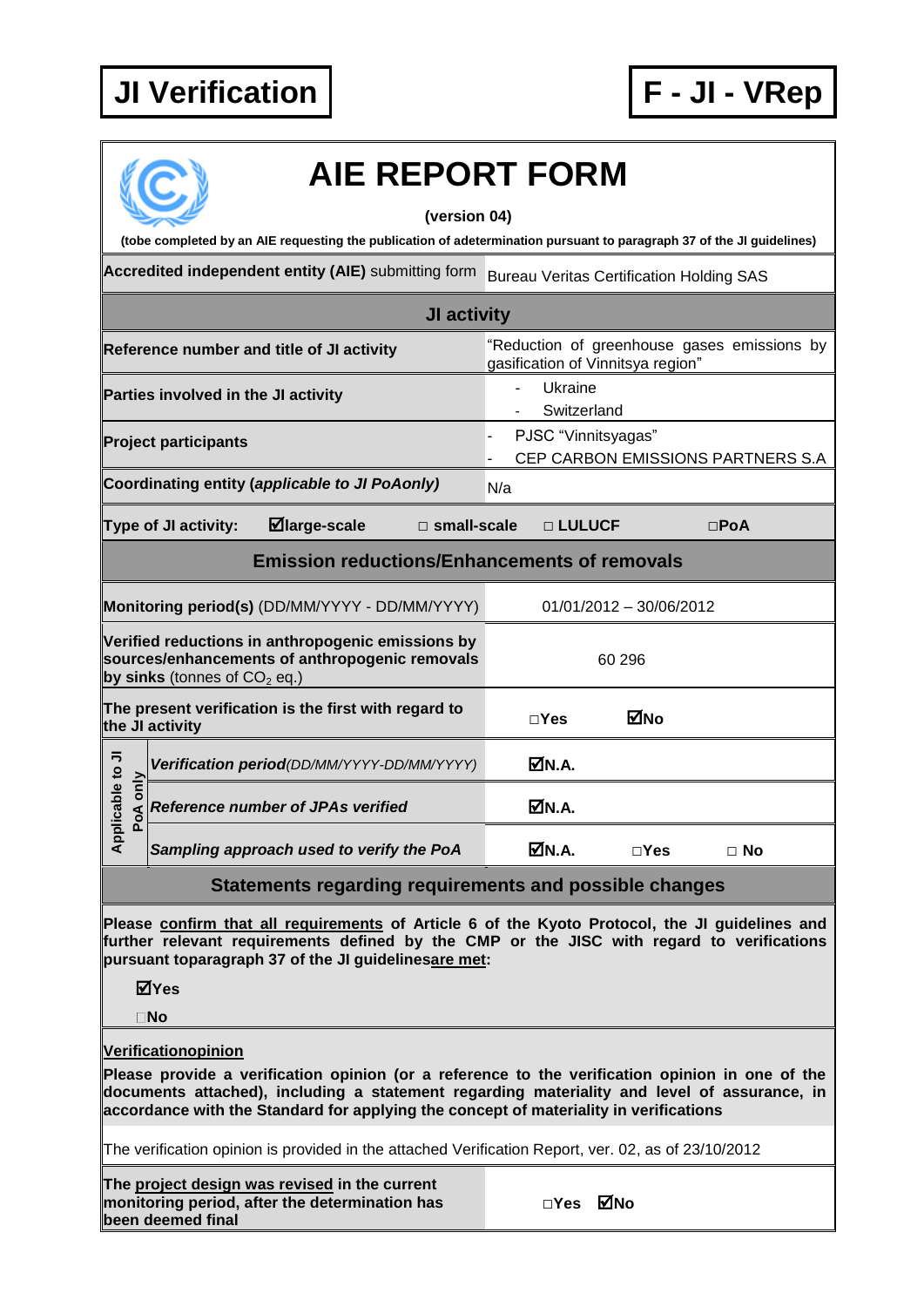| required information)                                                                                                                                                                                                                                                                                                                                                                                                                                                                                                       | If yes, please list all revisions to the project design<br>and express a determination opinion (or provide a<br>reference to an attached document containing the                                                                                           | M.A.                                    |               |           |  |  |  |  |
|-----------------------------------------------------------------------------------------------------------------------------------------------------------------------------------------------------------------------------------------------------------------------------------------------------------------------------------------------------------------------------------------------------------------------------------------------------------------------------------------------------------------------------|------------------------------------------------------------------------------------------------------------------------------------------------------------------------------------------------------------------------------------------------------------|-----------------------------------------|---------------|-----------|--|--|--|--|
|                                                                                                                                                                                                                                                                                                                                                                                                                                                                                                                             | If project design was revised in the current<br>monitoring period, please confirmthat conditions<br>defined in JI guidelines (paragraph 33) are still met                                                                                                  | $\overline{\mathbf{M}}$ N.A. $\Box$ Yes |               | $\Box$ No |  |  |  |  |
|                                                                                                                                                                                                                                                                                                                                                                                                                                                                                                                             | If project design was revised in the current<br>monitoring period, please confirmthat the changes<br>do not alter the original determination opinion                                                                                                       | $\nabla N.A.$ $\Box Yes$                |               | $\Box$ No |  |  |  |  |
|                                                                                                                                                                                                                                                                                                                                                                                                                                                                                                                             | If project design was revised in the current<br>monitoring period, please confirmthat:                                                                                                                                                                     | MDN.A. □Yes                             |               | $\Box$ No |  |  |  |  |
|                                                                                                                                                                                                                                                                                                                                                                                                                                                                                                                             | (a) Physical location of the project has not changed                                                                                                                                                                                                       |                                         |               |           |  |  |  |  |
|                                                                                                                                                                                                                                                                                                                                                                                                                                                                                                                             | (b) If emission sources have changed, they are<br>reflected in an updated monitoring plan                                                                                                                                                                  | MN.A.                                   | $\neg$ Yes    | $\Box$ No |  |  |  |  |
|                                                                                                                                                                                                                                                                                                                                                                                                                                                                                                                             | (c) Baseline scenario has not changed                                                                                                                                                                                                                      | MN.A.                                   | $\sqcap$ Yes  | $\Box$ No |  |  |  |  |
|                                                                                                                                                                                                                                                                                                                                                                                                                                                                                                                             | (d) Changes are consistent with JI specific approach<br>or CDM methodology upon which the<br>determination was prepared for the project                                                                                                                    | ⊠N.A.                                   | $\square$ Yes | $\Box$ No |  |  |  |  |
| monitoring period                                                                                                                                                                                                                                                                                                                                                                                                                                                                                                           | The monitoring plan was revised in the current                                                                                                                                                                                                             | ⊡Yes                                    | ⊠No           |           |  |  |  |  |
| (applicable to JI PoA only)                                                                                                                                                                                                                                                                                                                                                                                                                                                                                                 | If yes, please specify for which technologies and measures<br>under each type of JPA the monitoring plan was revised                                                                                                                                       |                                         |               |           |  |  |  |  |
| monitoring plans                                                                                                                                                                                                                                                                                                                                                                                                                                                                                                            | The current revisions to the monitoring plan<br>improve the accuracy and/or applicability of<br>information collected, compared to the original<br>monitoring plan without changing conformity with<br>the relevant rules and regulations for establishing | $\Box$ Yes                              | $\Box$ No     | MN.A.     |  |  |  |  |
|                                                                                                                                                                                                                                                                                                                                                                                                                                                                                                                             | List of documents attached to the verification report form                                                                                                                                                                                                 |                                         |               |           |  |  |  |  |
|                                                                                                                                                                                                                                                                                                                                                                                                                                                                                                                             | Please attach relevant documents used in the verification process and mark below accordingly                                                                                                                                                               |                                         |               |           |  |  |  |  |
|                                                                                                                                                                                                                                                                                                                                                                                                                                                                                                                             | <b>ØVerification report</b>                                                                                                                                                                                                                                |                                         |               |           |  |  |  |  |
|                                                                                                                                                                                                                                                                                                                                                                                                                                                                                                                             | $\Box$ Written approvals by the Parties involved, if applicable                                                                                                                                                                                            |                                         |               |           |  |  |  |  |
|                                                                                                                                                                                                                                                                                                                                                                                                                                                                                                                             | ☑Other relevant documents:                                                                                                                                                                                                                                 |                                         |               |           |  |  |  |  |
| ▫                                                                                                                                                                                                                                                                                                                                                                                                                                                                                                                           | Document listing all revisions to the project design, if applicable                                                                                                                                                                                        |                                         |               |           |  |  |  |  |
| $\Box$                                                                                                                                                                                                                                                                                                                                                                                                                                                                                                                      | Determination that the revisions to the project design, if applicable, do not alter the original<br>determination opinion and that the conditions defined by paragraph 33 of the JI guidelines<br>are still met                                            |                                         |               |           |  |  |  |  |
| ❏                                                                                                                                                                                                                                                                                                                                                                                                                                                                                                                           | Revised monitoring plan, if applicable                                                                                                                                                                                                                     |                                         |               |           |  |  |  |  |
| Determination that the revisions to the monitoring plan, if applicable, improve the accuracy<br>□<br>and/or applicability of information collected, compared to the original monitoring plan without<br>changing conformity with relevant rules and regulations for establishing monitoring plans                                                                                                                                                                                                                           |                                                                                                                                                                                                                                                            |                                         |               |           |  |  |  |  |
| $\Box$                                                                                                                                                                                                                                                                                                                                                                                                                                                                                                                      | Sampling plan, if applicable (JI PoA only)                                                                                                                                                                                                                 |                                         |               |           |  |  |  |  |
| <b>ØAny other documents (please list):</b>                                                                                                                                                                                                                                                                                                                                                                                                                                                                                  |                                                                                                                                                                                                                                                            |                                         |               |           |  |  |  |  |
| Annex 1. Monitoring Parameters for the period of 01/01/2012 - 30/06/2012<br>Annex 2. Technical registry of gas networks (Excel spreadsheet);<br>Annex 3.1. Calculation of GHG emission reductions<br>under the<br>project<br>"Reduction of greenhouse gases emissions by gasification of Vinnitsya region"<br>(Excel spreadsheet);<br>Annex 3.2. Calculation of GHG<br>emission reductions<br>under the<br>project<br>"Reduction of greenhouse gases emissions by gasification of Vinnitsya region"<br>(Excel spreadsheet); |                                                                                                                                                                                                                                                            |                                         |               |           |  |  |  |  |

- Annex 3.3. Calculation of GHG emission reductions under the project